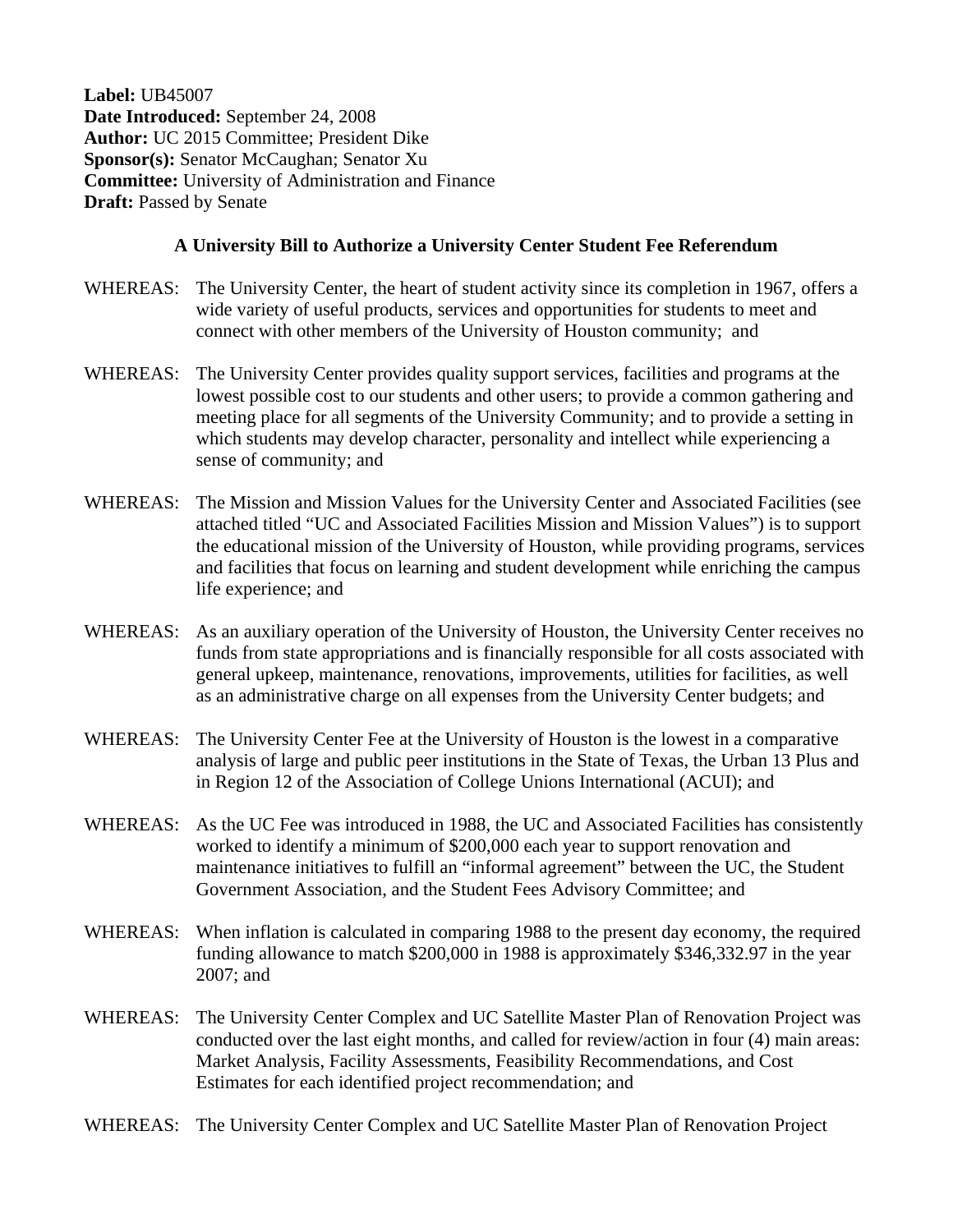Executive Committee has identified three (3) specific opportunities to be evaluated by Holzman Moss Architecture) during the project, which include:

- Creating an addition to the University Center Complex and/or the UC Satellite, the optimal location of an addition, and the types of services or access to facilities that students would want in an addition.
- Adding space for components such as student organizations, other campus services and/or retail services, additional lounge or study spaces, mid-sized meeting rooms (200-500 capacity) and/or a multi-purpose theater (movies, performances and lectures).
- Keeping a part(s) of the facilities open for extended or 24 hours, with limited access to selected components by stakeholders; and
- WHEREAS: The University Center Complex and UC Satellite Master Plan of Renovation Project Executive Committee was composed of students, staff and administrators; and
- WHEREAS: The current University Center Fee is \$35 per student for each long semester (Fall and Spring) and \$17.50 per student per each term of summer sessions; and
- WHEREAS: Section 54.526 specifies the Board of Regents of the University of Houston System may levy a student union (university center) fee not to exceed \$35 per student for each long semester (Fall and Spring) and not to exceed \$17.50 per student per each term of summer session for the sole purpose of financing, operating, maintaining and improving a Student Union (University Center) Building for the University of Houston; and
- WHEREAS: The University Center Fee is at the ceiling allowed by State of Texas V.T.C.A.Education Code § 54.526.

## **Therefore, be it enacted by the Senate of the 45th Student Government Association of the University of Houston:**

Hereby Assembled authorize a Student Fee Referendum be conducted to ascertain student support for an increase in the University Center Fee in order to provide additional funding for facility transformation and/or facility expansion options (based on recommendation options provided via the University Center Complex and UC Satellite Master Plan of Renovation Project).

- LET IT FURTHER BE ENACTED the Senate of the University of Houston Student Government Association Hereby Assembled recommend the University Center Student Fee Referendum include specific information related to a phased-in approach for University Center Fee increases to provide adequate funding to support each of the facility transformation and/or facility expansion options
- LET IT FURTHER BE ENACTED the Senate of the University of Houston Student Government Association Hereby Assembled recommends this University Center Student Fee Referendum be conducted on two week days the week of November 17, 2008.
- LET IT FURTHER BE ENACTED the Senate of the University of Houston Student Government Association Hereby Assembled, based on a successful result in the University Center Student Referendum, will endorse a fee increase to the University Center Fee dedicated